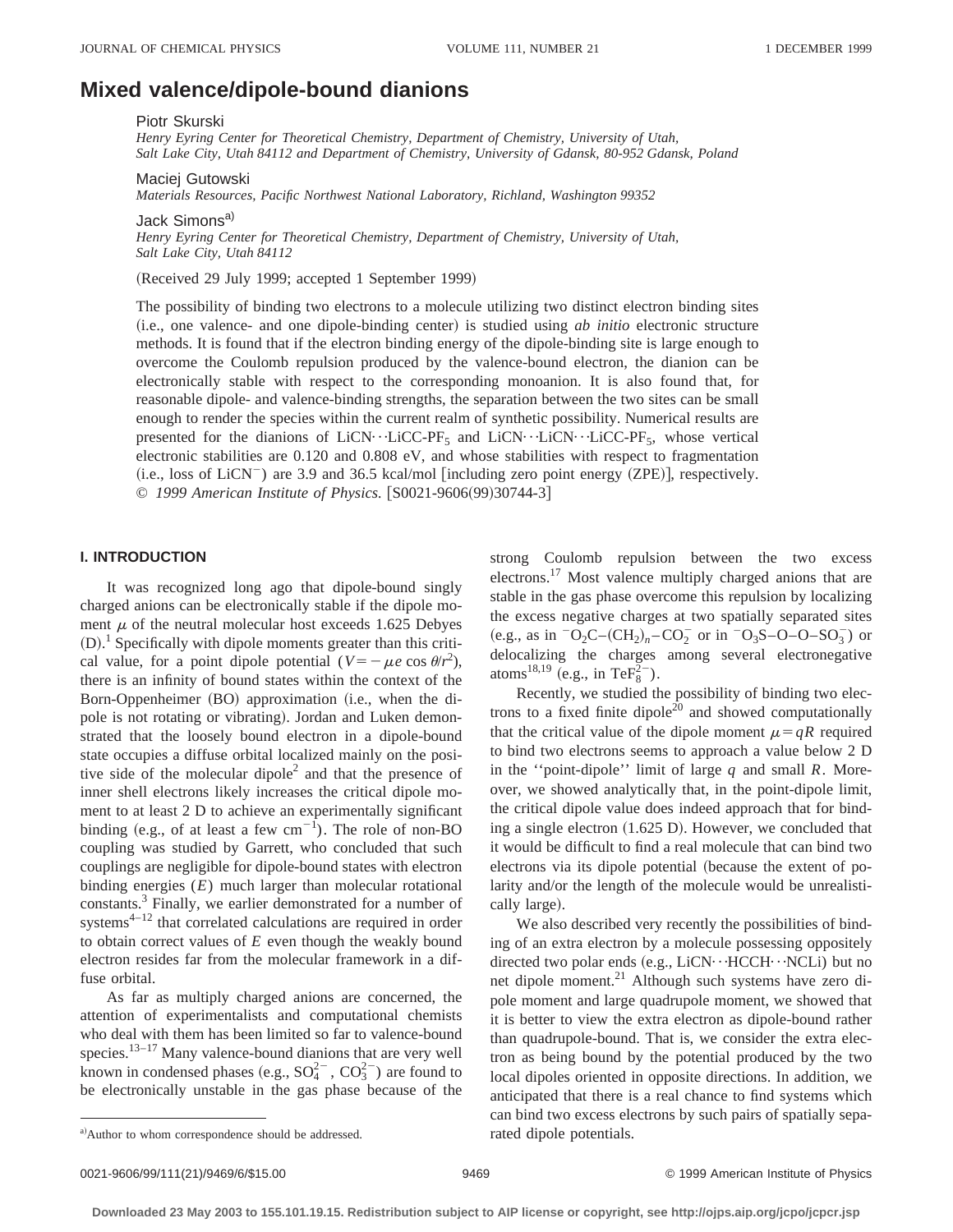

FIG. 1. Equilibrium structures of the dianions of LiCN $\cdots$ LiCC–PF<sub>5</sub> (top) and LiCN $\cdots$ LiCN $\cdots$ LiCC–PF<sub>5</sub> (bottom) and the definition of geometrical parameters.

Although binding of two electrons to a single dipole site may be improbable, it may be possible to form a mixed valence/dipole-bound dianion of a polar molecule, with one excess electron dipole-bound and localized on the positive side of the molecular dipole, and the second excess electron bound by valence interactions to another functional group at a distant part of a molecule. In this work, we report our numerical results for two such molecules,  $LiCN \cdot \cdot LiCC-PF_5$ and LiCN $\cdots$ LiCN $\cdots$ LiCC–PF<sub>5</sub> (see Fig. 1), which our findings suggest can bind two electrons in the manner just described. We also discuss the conditions that must be fulfilled by candidate molecules if such mixed valence/dipole-bound dianions are to be formed.

## **II. METHODS**

The equilibrium geometries of the neutral  $(LiCN)_n \cdot \cdot \cdot LiCC-PF_5$  ( $n=1-2$ ) molecules and their anionic and dianionic daughters have been optimized and their harmonic vibrational frequencies have been calculated at the unrestricted self-consistent field (SCF) level (which is important to use for the open-shell systems). In these calculations, the values of  $\langle S^2 \rangle$  never exceeded 0.7501, 2.0005, and 3.7505 for the doublet, triplet, and quartet states, respectively, so we are confident that spin-contamination effects are not serious. The electronic stabilities of the mono- and dianions were calculated using the perturbation scheme described in Ref. 7, which generates Koopmans' theorem  $(KT),^{22}$  SCF-difference ( $\Delta SCF$ ), and Møller-Plesset difference (MPn) values of the binding energies. Since the systems studied contain up to 15 heavy atoms, we had to limit the level of our calculations to the second-order MP2 level of perturbation theory for the larger species. However, it was possible to undertake coupled-cluster calculations with single and double excitations  $(CCSD)$  for the smaller system, which was important since the MP2 results were not conclusive in this case. All calculations were performed with the



FIG. 2. The molecular orbitals of the  $(LicN \cdot LicC-PF_5)^{2-}$  dianion describing two excess electrons: valence-bound (doubly occupied, degenerate) orbital—left, and dipole-bound (singly occupied) orbital—right.

GAUSSIAN 98 program $^{23}$  and the three-dimensional plots of molecular orbitals were generated with the MOLDEN program.24

The choice of the atomic orbital basis set used to describe the neutral molecule and the excess valence-bound electron is very important for reproducing the correct value of the electron binding energy. The basis set should be flex $i$  ible enough to:  $(i)$  describe the static charge distribution of the neutral molecular host, and (ii) allow for polarization and dispersion stabilization of the anions upon electron attachment. For these purposes, we used the aug-cc-pVDZ basis  $\text{set}^{25}$  based on our recent study on the influence of the basis set on the electron binding energies of molecular anions.<sup>26</sup>

On the other hand, the diffuse character of the orbital describing the excess dipole-bound electron (see Fig. 2) necessitates the addition of extra diffuse functions having very low exponents.<sup>8</sup> Hence, we supplemented the aug-cc-pVDZ basis set with extra even-tempered four-term *s* and four-term *p* sets of diffuse functions centered on the terminal lithium atom (since this is the positive end of the dipole). The extra diffuse *s* and *p* functions do not share exponent values. The geometric progression ratio was equal to  $3.2$ ,<sup>27</sup> and, for every symmetry, we started to build up the exponents from the lowest exponent of the same symmetry included in the augcc-pVDZ basis set designed for lithium. As a consequence, we achieved lowest exponents of  $8.239746\times10^{-5}$  and 5.521 774 $\times$ 10<sup>-5</sup> for *s* and *p* symmetries, respectively.

#### **III. RESULTS**

An extensive search for mixed valence/dipole-bound dianions (detailed further below) led us to two species  $(LiCN \cdots LiCC-PF_5)^{2-}$  and  $(LiCN \cdots LiCN \cdots LiCC-PF_5)^{2-}$ which we determined can indeed form such dianionic states and for which we present detailed findings below in Sec. III B. One electron in both cases is valence-bound on the  $CC-PF<sub>5</sub>$  terminus and the second (dipole-bound) electron is bound by 0.120 and 0.808 eV, for  $n=1$  and 2, respectively, to the Li end of the molecule. Before we discuss the detailed results for these two dianions, we want to explain the search that culminated in this pair of candiates for mixed valence/ dipole binding because what we discovered in this search will likely be useful to others who examine such dianions.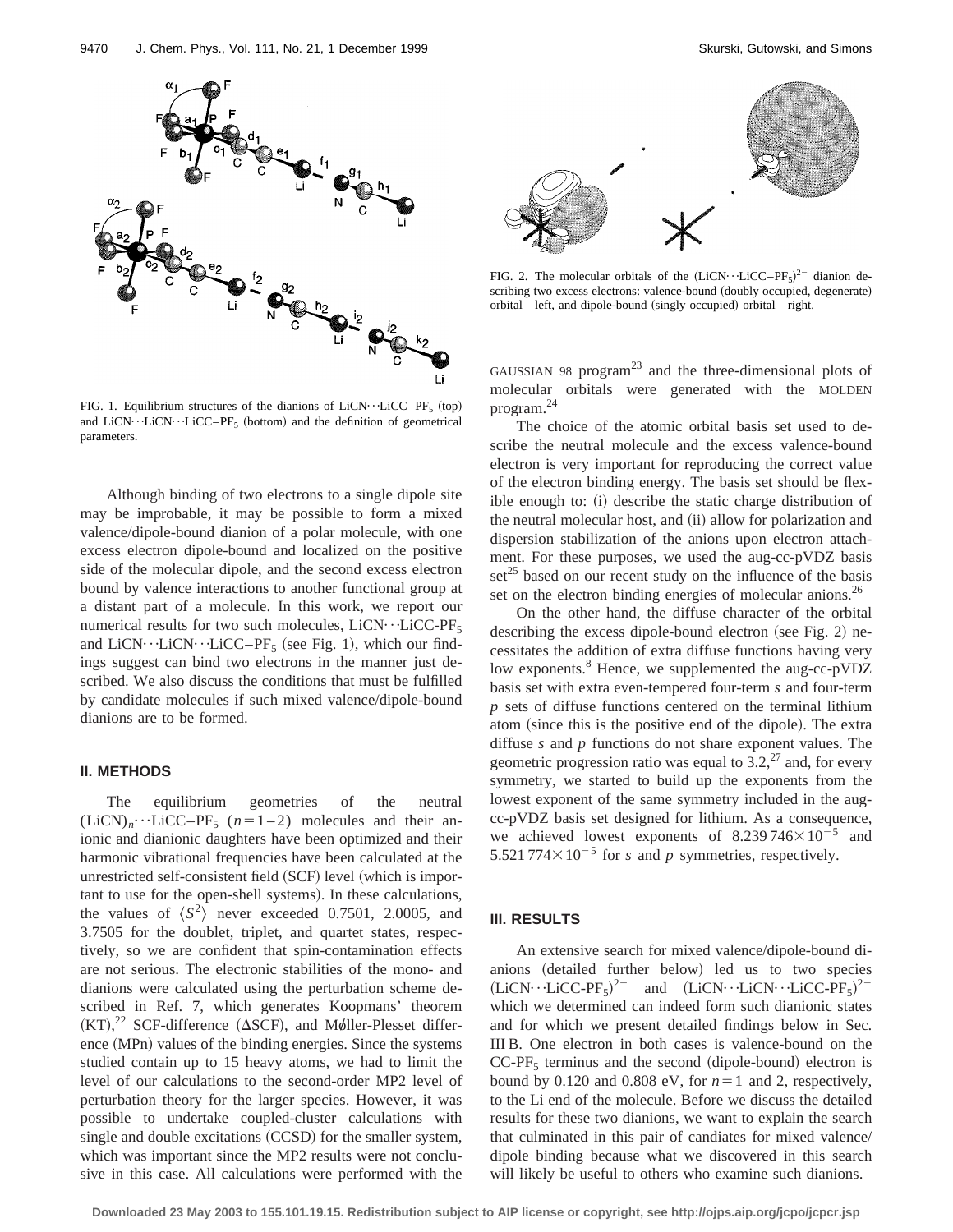# **A. Strategy for designing mixed valence/dipole-bound species**

It should be obvious that a dianion with its two centers of excess charge spatially separated by a distance *r* may be electronically stable if the Coulomb repulsion (1/*r* in atomic units) between the two extra electrons is overcome. Hence, we focused our efforts on linear or quasilinear species for which  $1/r$  could be easily estimated (i.e., having clearly identified binding sites). Because the dipole binding potential is known to usually produce weak binding, the 1/*r* repulsion will be less than this binding only for long systems, so we anticipated having to construct long linear molecules as candidates, but we also tried to use highly polar ''building blocks'' to allow the dipole-binding site to be strong so that *r* would not have to be unrealistically large.

### **1. Covalently connected spacers**

With these ideas in mind, we first considered (the valence binding site is on the right in all cases) the following neutral molecules: H–CC–CC–CC–O, Li–CC–CC–CC–O, Li–CC–CC–CC–S, and Li–CC–CC–CC–CC, but none was able to bind two electrons at the KT level (this, of course, does not prove they cannot bind when electron correlation is included, but we took this evidence as not encouraging). Moreover, we found that the destabilization of the dipolebound electron caused by the presence of the valencebound electron a distance  $r$  away [determined by the length of the spacer  $(-CC<sub>-</sub>)<sub>n</sub>$  groups was even greater than expected from the  $1/r$  formula. In particular, the  $(-CC<sub>-</sub>)<sub>n</sub>$ spacer did not act to dielectrically screen the Coulomb repulsion of the two excess electrons. Instead, the more tightly valence-bound anion center induced electronic polarization within the spacer that acted to destabilize the dipolar electron binding center.

#### **2. Noncovalently connected spacers based on HCN**

Therefore, we decided to next examine systems in which the electronic polarization of the spacer is limited by the presence of intervening hydrogen bonds (i.e., spacers containing hydrogen bonds rather than quite polarizable covalent bonds). We found that the  $LiCN~·~(HCN)$ <sub>*n*</sub> $\cdots$ H–CC systems with  $n>1$  (N.B., these species possess one unpaired electron at the H–CC terminus), at the equilibrium geometry of the singlet monoanion, produced dianions (which have one electron on the Li end and two singlet-paired electrons on the H–CC group) that are electronically stable with respect to the closed-shell *singlet* states of the corresponding monoanions (with no electron on the Li end and two on the  $H-CC$ ). In particular, the vertical attachment energies calculated at the KT level with the aug-cc-pVDZ+5 $s5p$  basis set were equal to 0.162, 0.386, and 0.533 eV, for  $n=2$ , 3 and 4, respectively. However, geometry optimization of the dianion produced Coulomb explosion into  $H-CC$ <sup>-</sup> and  $\text{LiCN}\cdots(\text{HCN})_n$ . That is, these dianions are not geometrically stable because the Coulomb repulsion is too strong for the hydrogen bonds that hold the neutral and monoanion together. This (failed) experiment did, however, show us that polarization of the hydrogen-bond spacer was marginal, so

#### **3. Testing the Coulomb model**

We next decided to carry out a series of model calculations designed to determine whether the dianion detachment energy could be estimated (at least at the KT level) by the simple formula

$$
E^{KT}(\text{dianion}) = E^{KT}(\text{mononion}) - \frac{1}{r}.
$$
 (1)

In the above formula,  $E<sup>KT</sup>$  (dianion) indicates the electron binding energy of the dianion and  $E<sup>KT</sup>$  (monoanion) indicates the electron binding energy of the dipole-bound monoanion (both calculated at the KT level), while  $r$  is the spacer length. In particular, we wanted to determine to what extent this estimate remains valid, even when the two electron binding sites are separated by spacers that can be strongly polarized.

First, we examined the linear HCN tetramer for which the electron binding energy in the dipole-bound monoanion  $[E<sup>KT</sup>$  (monoanion)] is known to be  $1762 \text{ cm}^{-1}$ .<sup>12</sup> The length of this molecule is taken to be 15.25 Å (its H to terminal-N distance). We then placed an  $F^-$  anion a distance *L* from the terminal N atom, so the distance *r* between the hydrogen at the positive end of the dipole and the  $F^-$  anion (i.e., the valence binding center) is  $r=L+15.25$  Å. We computed the vertical electronic stability of such a dianion at the KT level and found that the smallest distance *r* that allows the dianion to remain stable is 75.75 Å (i.e., for  $r < 75 \text{ Å}$ , the second electron did not bind to the Li center). In comparison, the critical distance  $r$  that results from the above formula [using] the KT stability of the isolated dipole bound  $(HCN)<sub>4</sub>$ monoanion and the  $1/r$  estimate of the Coulomb repulsion] is found to be 78.75 Å, which is quite close to what we find in the *ab initio* calculation. Moreover, the electrostatic formula also works for longer distances *r* in predicting the dianion's binding energy (i.e., in the region where the dianion is stable). We therefore conclude that the electrostatic estimate of the critical distance (*r*) between two anionic centers can be used in designing real mixed valence/dipole-bound dianions.

# **4. Systems where the dipole and valence binding sites are not well matched**

Next, we decided to focus on using LiCN rather than HCN as a ''building block'' because the former's much larger dipole moment gives rise to much stronger electron binding. In particular, we began by exploring species containing  $(LiCN)$ <sub>n</sub> clusters because: (i) the neutral dimer possesses a large dipole moment  $(21.2 \text{ D})$  and binds an electron by  $1.346$  eV at the KT level, and  $(ii)$  the interfragment structure of  $(LicN)$ <sub>n</sub> should be more rigid than in  $(HCN)$ <sub>n</sub> due to the stronger  $N \cdot L$  bonds and thus may be strong enough to resist Coulomb explosion. Using the electrostatic model described previously and assuming a length for  $(LicN)_2$  of 8.30 Å, we performed calculations for the linear  $(LiCN)_2 \cdot LiCC$  that possesses a valence hole at the Li–CC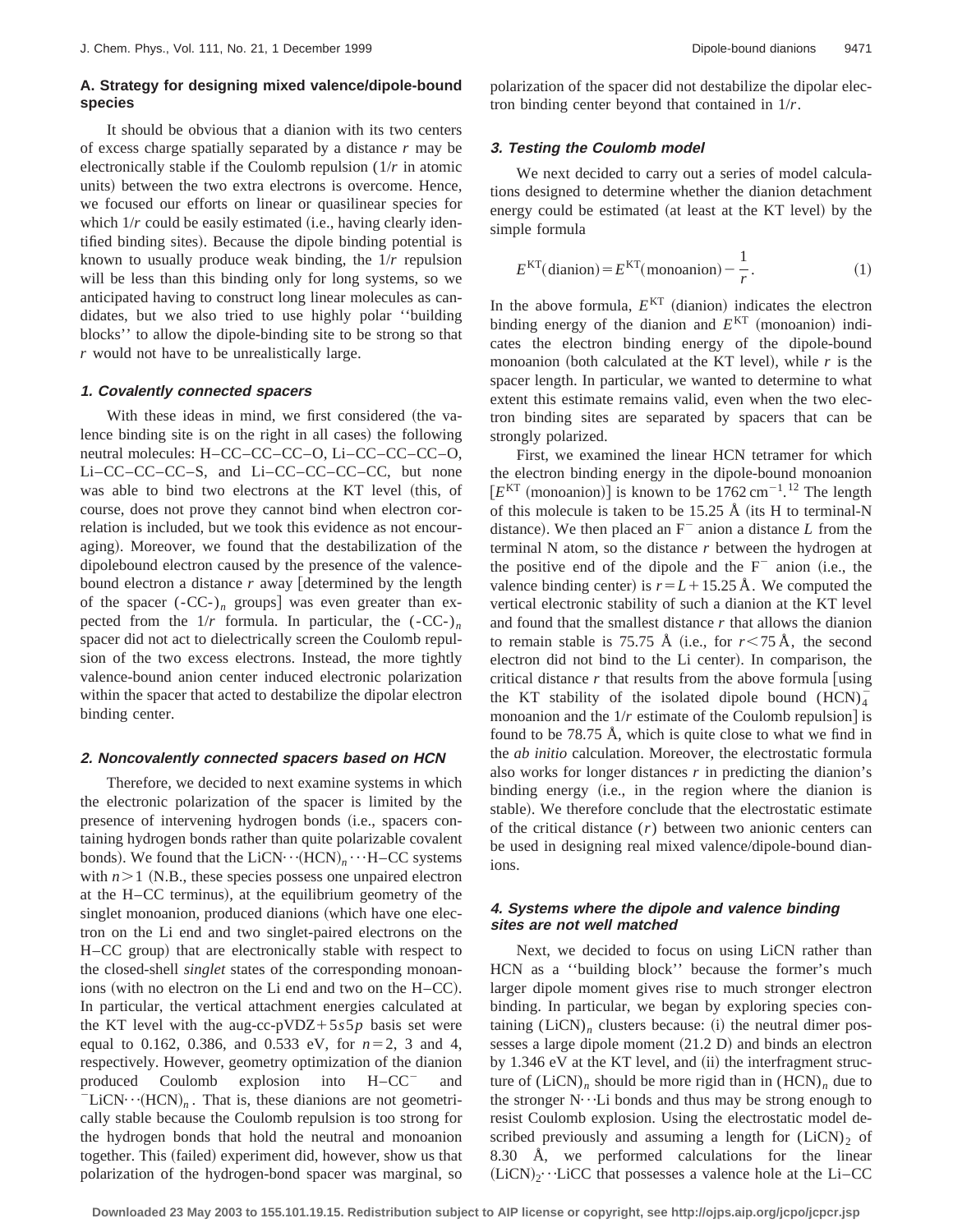site (because we found that  $H-CC$  binds an electron by 3.490 eV, we thought Li–CC would be a good candidate for the valence binding site). This system was anticipated to bind an excess electron via its dipole potential at least as tightly as does  $(LicN)_2$ , and to be long enough (*r* is ca. 13.5)  $\vec{A}$ ) to be a good candidate to form a stable dianion according to our electrostatic estimate.

The neutral open-shell  $LiCN \cdot \cdot LiCN \cdot \cdot LiCC$  possesses one unpaired electron (on the Li–CC group) and has a doublet state. The first extra electron added to the neutral system was expected to be strongly valence bound and to produce a closed-shell valence monoanion (having two electrons on its  $Li-CC$  terminus) in a singlet state. However, these expectations were not realized, and the first extra electron was observed to bind instead to the Li site. As a result, the monoanion's open-shell triplet state, with the extra electron on the Li site and a hole on the Li–CC site, is the lowest energy state. The corresponding open-shell singlet state is 0.490 eV higher and the (anticipated) closed-shell singlet state (with two electrons on the  $Li-CC$  site) lies 2.428 eV above this triplet. In essence, the very large dipole moment of  $LiCN··LiCN··LiCC$  causes the Li site on the left terminus to bind an electron even more strongly than does the Li–CC valence site, thus causing the open-shell states to lie below the closed-shell singlet.

When we then attempted to add a second extra electron to LiCN $\cdots$ LiCN $\cdots$ LiCC to form the dianion, we found the dianion to be stable with respect to the closed-shell singlet state of the monoanion (by  $1.199$  eV at the SCF/ aug-cc-pVDZ level) but electronically unstable with respect to the open-shell states of the monoanion. That is, we end up with the following energy ordering:  $E_{\text{triplet anion}}$  $\leq E_{\text{open-shell singlet anion}} \leq E_{\text{dianion}} \leq E_{\text{closed-shell anion}}$ , which suggests that this dianion could not be formed because it would spontaneously lose one electron (from its Li–CC terminus) to produce the open-shell monoanion.

Clearly, the problem with  $LiCN··LiCN··LiCC$  is that the dipole-binding site is stronger than the LiCC valencebinding site. We can correct this deficiency in either of two ways: (i) by decreasing the dipole moment and, as a consequence, the binding energy of the dipole site, or  $(ii)$  by increasing the binding strength of the valence site. We decided to explore the latter option because valence binding is a widely studied area and offers a wide range of strengths.

#### **5. Adding <sup>a</sup> stronger valence binding site**

Knowing that the electron affinities of the so-called superhalogens are extremely large, $^{28}$  we decided to link the  $-PF_5$  functional group to the terminal carbon atom of the LiCN···LiCN···LiCC species discussed above both to lengthen the molecule (and thus reduce  $1/r$ ) and to increase the strength of the valence binding site. With this modification, the ground state of the  $(LicN\cdots LiCN\cdots LiCC-PF_5)^{-}$ monoanion was the closed-shell singlet state with the first extra electron added to its valence binding site (at least at MP2 level of theory, while at the SCF level the open-shell triplet was the ground state of this monoanion). The orbital energy of the lowest unoccupied molecular orbital (LUMO) of this closed-shell monoanion  $(-0.6 \text{ eV})$  suggested that the

TABLE I. Electron binding energies E (in eV) for  $(LicN\cdots LiCN\cdots LiCC-PF_5)^{2-}$  with respect to the singlet monoanion at the equilibrium geometry of the dianion and the open-shell triplet and closedshell singlet states of the monoanion.<sup>a</sup>

| E                | Geometry of<br>${}^2A_1$ dianion | Geometry of<br>${}^{1}A_1$ monoanion | Geometry of<br>${}^3A_1$ monoanion |
|------------------|----------------------------------|--------------------------------------|------------------------------------|
| $F^{\rm KT}$     | 0.764                            | 0.658                                | 0.814                              |
| $F^{\rm SCF}$    | 0.855                            | 0.747                                | 0.906                              |
| $F^{\text{MP2}}$ | 0.808                            | 0.708                                | 0.855                              |

<sup>a</sup>All results obtained with the aug-cc-pVDZ, basis set augmented with the 4*s*4*p* diffuse set centered on the terminal Li atom.

dianion should be stable with respect to the (ground) singlet state. Indeed, our *ab initio* calculations on the dianion show it to be lower in energy (at its equilibrium geometry) than the closed-shell singlet and open-shell triplet states of the corresponding monoanion by  $0.808$  and  $2.546$  eV (N.B., the dianion is electronically stable at the equilibrium geometries of both states of the monoanion, see Table I). With this initial success in hand, we subsequently focused our attention on species constructed from LiCN and Li–CC–PF $_5$ .

## **B. The two final candidates**

### 1. LiCN<sup> $\cdots$ </sup>LiCC-PF<sub>5</sub>

Initially, we decided to study the shorter analog of the species just discussed, LiCN $\cdot \cdot$ LiCC-PF<sub>5</sub>, which we estimated should be on the border of electronic stability (see below). We anticipated that the reduced dipole moment (compared to the LiCN $\cdots$ LiCN $\cdots$ LiCC system mentioned above) might allow the ground state of the monoanion to be the closed-shell singlet (with the extra electron bound to the valence site) rather than the open-shell triplet (with the extra electron bound to the Li end and a hole at the valence end) even at the SCF level.

By replacing the P atom in LiCN $\cdots$ LiCC-PF<sub>5</sub> by S, we first constructed a neutral closed-shell system  $LiCN \cdot \cdot LiCC-SF_5$  whose dipole binding strength we used to estimate that of the parent P-containing radical. The KT estimate of the dipole-binding thus obtained was 1.35 eV. The distance *r* between the terminal Li and P atoms of the parent compound was estimated to be 10 Å, which produces a 1/*r* Coulomb repulsion of 1.4 eV. Therefore, we anticipated that  $LiCN \cdot \cdot LiCC-PF_5$  would have a chance of forming a stable dianion, but would likely be marginally stable.

Indeed, we found that the ground state of the singly charged  $(LicN \cdots LicC-PF_5)^-$  species is the closed-shell singlet state (the open-shell triplet state is higher in energy by 0.147 and 1.801 eV at the SCF and MP2 levels, respectively). The second electron binding energy calculated at the KT level and at the equilibrium geometry of the dianion is  $0.045$  eV (see Table II). Orbital relaxation (given as the difference between the KT and SCF treatments) leads to a significant increase in the electron binding energy  $(by 0.082)$ eV). However, the MP2-level correlation correction decreases the binding energy to 0.092 eV. This destabilizing effect is most probably a result of overestimating the dipole moment at the SCF level, and, as a consequence, overestimating the electronic stability of the dianion at this level.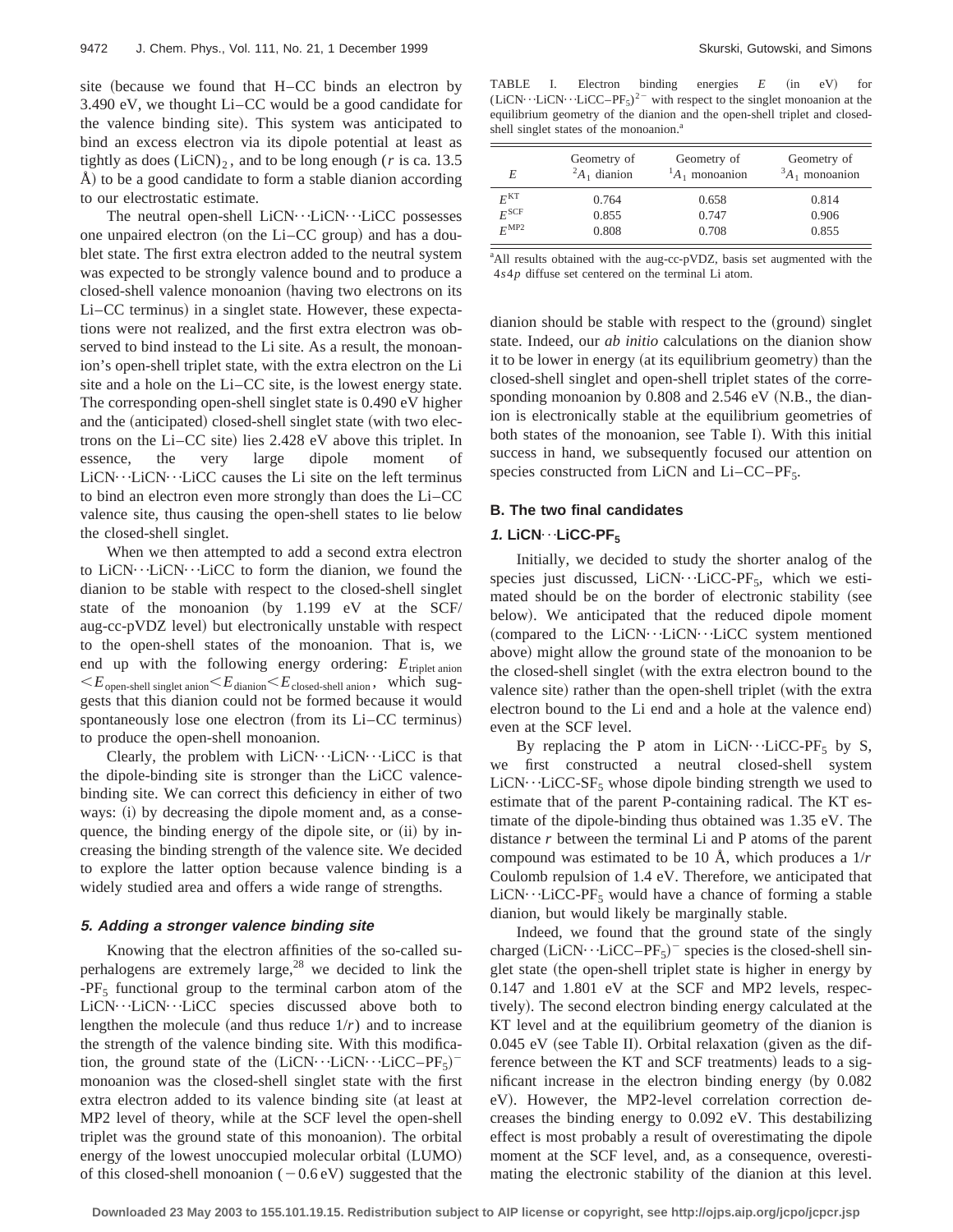TABLE II. Electron binding energies *E* (in eV) for  $(LiCN \cdot \cdot LiCC-PF<sub>5</sub>)<sup>2</sup>$ with respect to the singlet monoanion at the equilibrium geometry of the dianion and the monoanion.<sup>a</sup>

| E                            | Geometry of<br>${}^2A_1$ dianion | Geometry of<br>${}^{1}A_1$ monoanion |
|------------------------------|----------------------------------|--------------------------------------|
| $E^{\text{KT}}$              | 0.045                            | $-0.060$                             |
| $E^{\rm SCF}$                | 0.127                            | 0.019                                |
| $E^{\text{MP2}}$             | 0.092                            | $-0.009$                             |
| $E^{\text{MP3}}$             | 0.122                            | 0.020                                |
| $F^{\text{MP4(DQ)}}$         | 0.121                            | 0.019                                |
| $F^{\text{MP4}(\text{SDQ})}$ | 0.120                            | 0.018                                |
| $F^{\text{CCSD}}$            | 0.120                            | 0.018                                |

<sup>a</sup>All results obtained with the aug-cc-pVDZ basis set augmented with the 4*s*4*p* diffuse set centered on the terminal Li atom.

Higher level calculations (see Table II) led to the final value of the electronic stability of this dianion being 0.120 eV at the CCSD level.

Even though the equilibrium geometry of the monoanion does not differ significantly from that found for the dianion (see Table III), the dianion is not stable relative to the monoanion at the equilibrium geometry of the monoanion at the KT level of theory. At this same geometry (i.e., that of the monoanion), the dianion is stable at the SCF level, but the MP2 correlation correction (which is destabilizing) again renders the dianion unstable. Higher level correlation correction is thus necessary to achieve the final answer on the electronic stability of the dianion at this geometry. Such calculations show that the dianion is stable at the MP3,  $MP4(DO)$ ,  $MP4(SDO)$ , and CCSD levels, and the electronic stabilities calculated by these methods seem to converge to our final estimate of  $0.018$  eV (see Table II).

To fully characterize the nature of the charge distribution in this dianion, we show both the (degenerate) orbital occupied by the valence-bound excess electron and the orbital occupied by the dipole-bound electron in Fig. 2. As can be seen in Fig. 2, the latter electron is mainly distributed outside the molecule but the contributions from the atomic orbitals centered on the Li atom are not negligible.

In summary, the KT,  $\Delta$ SCF and MP2 data presented here do not allow us to conclude with confidence that  $(LiCN \cdot \cdot LiCC-PF_5)^{2-}$  is actually stable; higher order correlation corrections had to be taken into account to achieve a final answer. Based on our coupled-cluster results, we feel

TABLE III. Geometrical parameters for  $(LicN \cdot LicC-PF_5)^{n}$  (*n*=1-2) (bond lengths in  $\AA$  and valence angle in deg).

| Parameter      | Monoanion, ${}^{1}A_1$ | Dianion, ${}^2A_1$ |
|----------------|------------------------|--------------------|
| $a_1$          | 1.644                  | 1.653              |
| b <sub>1</sub> | 1.640                  | 1.642              |
| c <sub>1</sub> | 1.816                  | 1.812              |
| d <sub>1</sub> | 1.221                  | 1.222              |
| $e_1$          | 1.931                  | 1.975              |
| $f_1$          | 2.007                  | 1.983              |
| $g_1$          | 1.146                  | 1.150              |
| $h_1$          | 1.962                  | 2.080              |
| $\alpha_1$     | 87.888                 | 87.427             |

reasonably confident in concluding that this dianion is electronically stable and should be detectable experimentally.

Finally, we considered the stability of the  $(LiCN \cdot \cdot LiCC-PF_5)^{2-}$  dianion with respect to fragmentation and found it to be stable thermodynamically by 3.9 kcal/mol (including ZPE) with respect to  $LiCN \cdot \cdot \cdot LiCC^{-}$  and  $LiCN^{-}$ . According to our findings, there is no kinetic barrier for the rejection of the  $LiCN^-$  dipole-bound monoanion and the  $LiCN \cdot \cdot LiCC$ <sup>-</sup> monoanion. Since the loss of  $LiCN$ <sup>-</sup> seems to be the most probable (i.e., lowest-energy) fragmentation channel, we conclude that the  $(LiCN \cdot LiCC-PF_5)^{2-}$  dianion is a thermodynamically stable species.

### **2. LiCN**⋯LiCN⋯LiCC−PF<sub>5</sub>

The dianion of LiCN $\cdot \cdot$ -LiCC–PF<sub>5</sub> is rather weakly bound (electronically and geometrically) according to our findings. Hence, we decided to add another LiCN unit to obtain a larger dipole moment and stronger dipole-binding. The dipole moment of the neutral LiCN $\cdots$ LiCN $\cdots$ LiCC–PF<sub>5</sub> molecule (estimated by replacing the P atom with  $S$ ) is so large  $(36.5 \text{ D})$  that the open-shell triplet state again becomes the ground state of the monoanion at the uncorrelated  $(SCF)$ level of theory. This state has two unpaired electrons - one localized near the carbon atom connected to the phosphorus and the second localized near the terminal Li atom. However, when electron correlation effects are included, we observe the significant lowering of the total energies of the closed-shell singlet state of the monoanion and the doublet state of dianion, while the decrease of the total energy of the open-shell triplet state of the monoanion is not so large. This is not surprising because it is well known that correlation effects are particulary important for electrons occupying the same molecular orbital. As a consequence, the ground closed-shell singlet state of the monoanion is lower in energy than the triplet state by  $1.738$  eV at the correlated (MP2) level.

Addition of the second extra electron leads to a doublet dianion that is electronically the most stable species by 0.808 eV relative to the closed-shell singlet monoanion at the MP2 level. To verify that the lowest doublet state is really the ground state of the dianion, we also performed calculations for the lowest quartet state. According to our findings, the lowest quartet state possessing a  $(e)^3$  $(a_1)^1$  $(a_1)^1$  configuration is higher in energy than the doublet state by 2.356 eV at the MP2 level.

The charge distribution of the two excess charges in the dianion is similar to that obtained for more weakly bound  $(LiCN \cdot \cdot LiCC-PF_5)^{2-}$  species (see Fig. 2).

The geometrical parameters of the singlet and triplet states of the monoanion and the doublet state of the dianion are collected in Table IV. The differences between the corresponding parameters are larger than in the case of the  $(LiCN \cdot \cdot LiCC-PF_5)^{n}$  (*n*=1-2) species. The largest change is the contraction of the terminal  $C$ –Li bond (parameter  $k_2$ ) by 0.125 Å after the detachment of the second extra electron to form the ground, closed-shell singlet monoanion. If one compares the geometries of the dianion and (excited) triplet state of the monoanion, a significant elongation is

**Downloaded 23 May 2003 to 155.101.19.15. Redistribution subject to AIP license or copyright, see http://ojps.aip.org/jcpo/jcpcr.jsp**